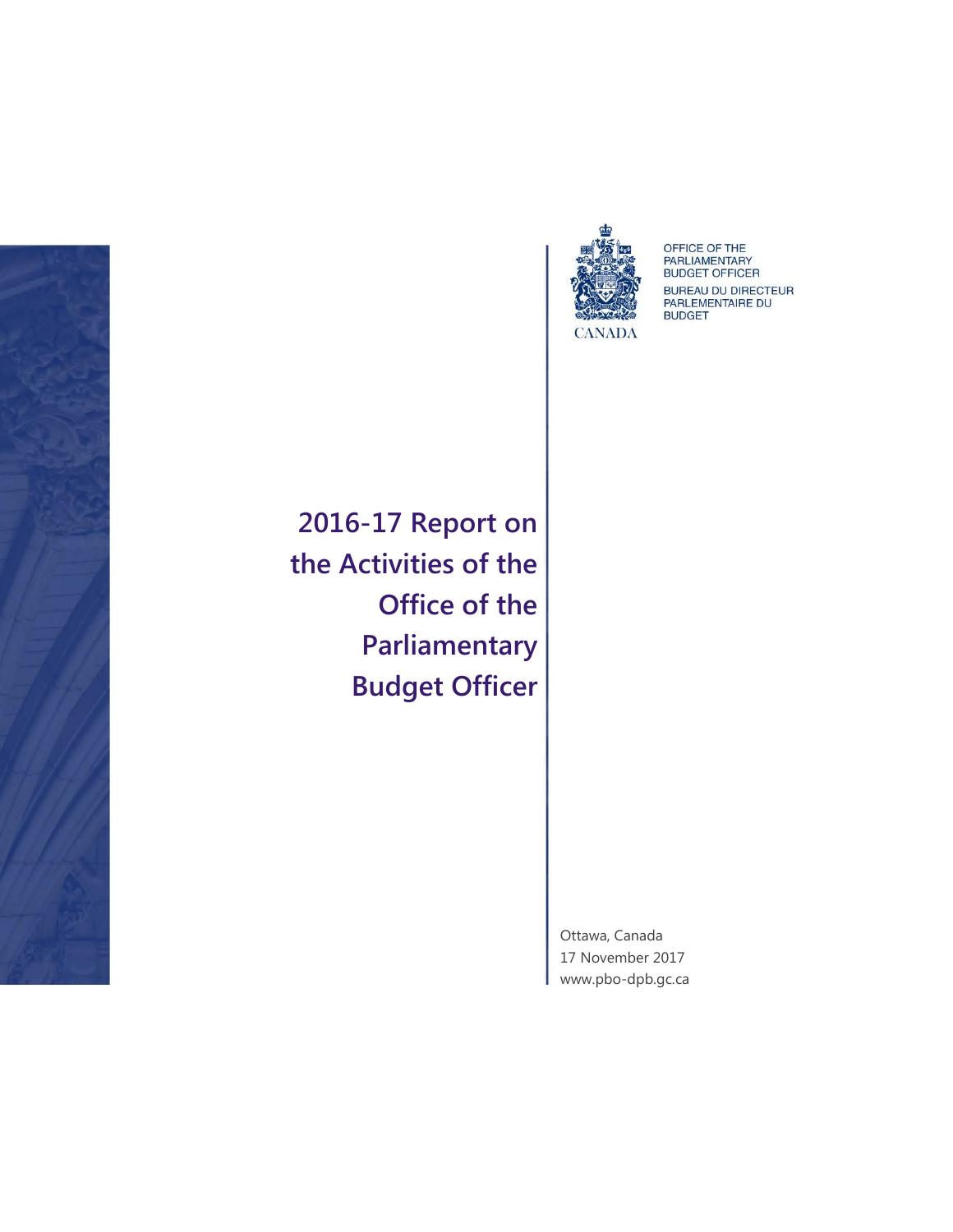## **Table of Contents**

| Message from the Parliamentary Budget Officer |                                                 |                                                                                                                                               |                      |
|-----------------------------------------------|-------------------------------------------------|-----------------------------------------------------------------------------------------------------------------------------------------------|----------------------|
|                                               | 1. Independence, relevance and non-partisanship |                                                                                                                                               |                      |
|                                               | 2. Mandate and activities                       |                                                                                                                                               |                      |
|                                               | 2.1.<br>2.2.<br>2.3.                            | Regular reports<br>One-off reports<br>Requests from Senators, MPs and committees                                                              | 6<br>6<br>7          |
|                                               | 3. Information access and disclosure            |                                                                                                                                               |                      |
|                                               | 3.1.<br>3.2.<br>3.3.<br>3.4.                    | Remedy if denied access to information<br>Information requests in 2016-17<br>Strengthening access to information<br>Disclosure of information | 10<br>11<br>13<br>14 |
|                                               | 4. Resources and administration                 |                                                                                                                                               |                      |
|                                               | 4.1.                                            | Budget and staffing fall short                                                                                                                | 15                   |
|                                               | 5. Performance                                  |                                                                                                                                               | 16                   |
|                                               | 5.1.<br>5.2.                                    | Debates and committee meetings<br>PBO committee appearances                                                                                   | 16<br>16             |

#### **Notes 18**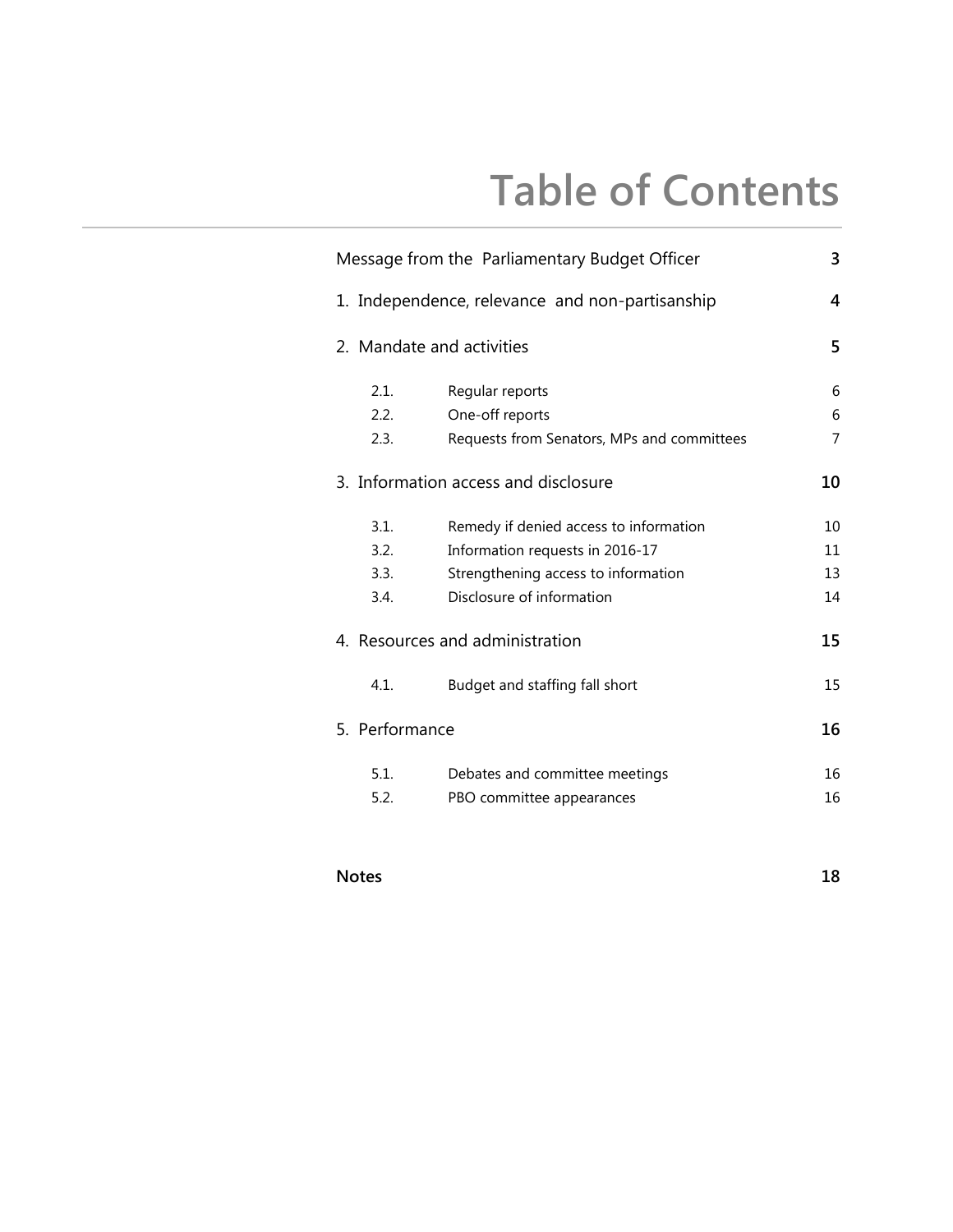# <span id="page-2-0"></span>**Message from the Parliamentary Budget Officer**

I am pleased to present the report on activities of the Office of the Parliamentary Budget Officer (PBO) for 2016–2017. This report covers a full year of activities during the 1st Session of the 42nd Parliament, which is traditionally one of the busiest sessions for a government. A good indication of the workload handled by the PBO team is the number of reports published, as well as their size and complexity, such as the cost estimate for a national pharmacare program that was requested by the House of Commons Standing Committee on Health.

During the election campaign and at the start of the 42nd Parliament, the government discussed introducing legislation to expand the legislative mandate of the PBO. In anticipation of further action, the Office of the Parliamentary Budget Officer released [discussion documents](http://www.pbo-dpb.gc.ca/en/blog/news/Draft_Mandate) as well as a business case explaining how legislative changes could affect the Office's current mandate, particularly with regard to the costing of party platforms during election campaigns.

Jean-Denis Fréchette Parliamentary Budget Officer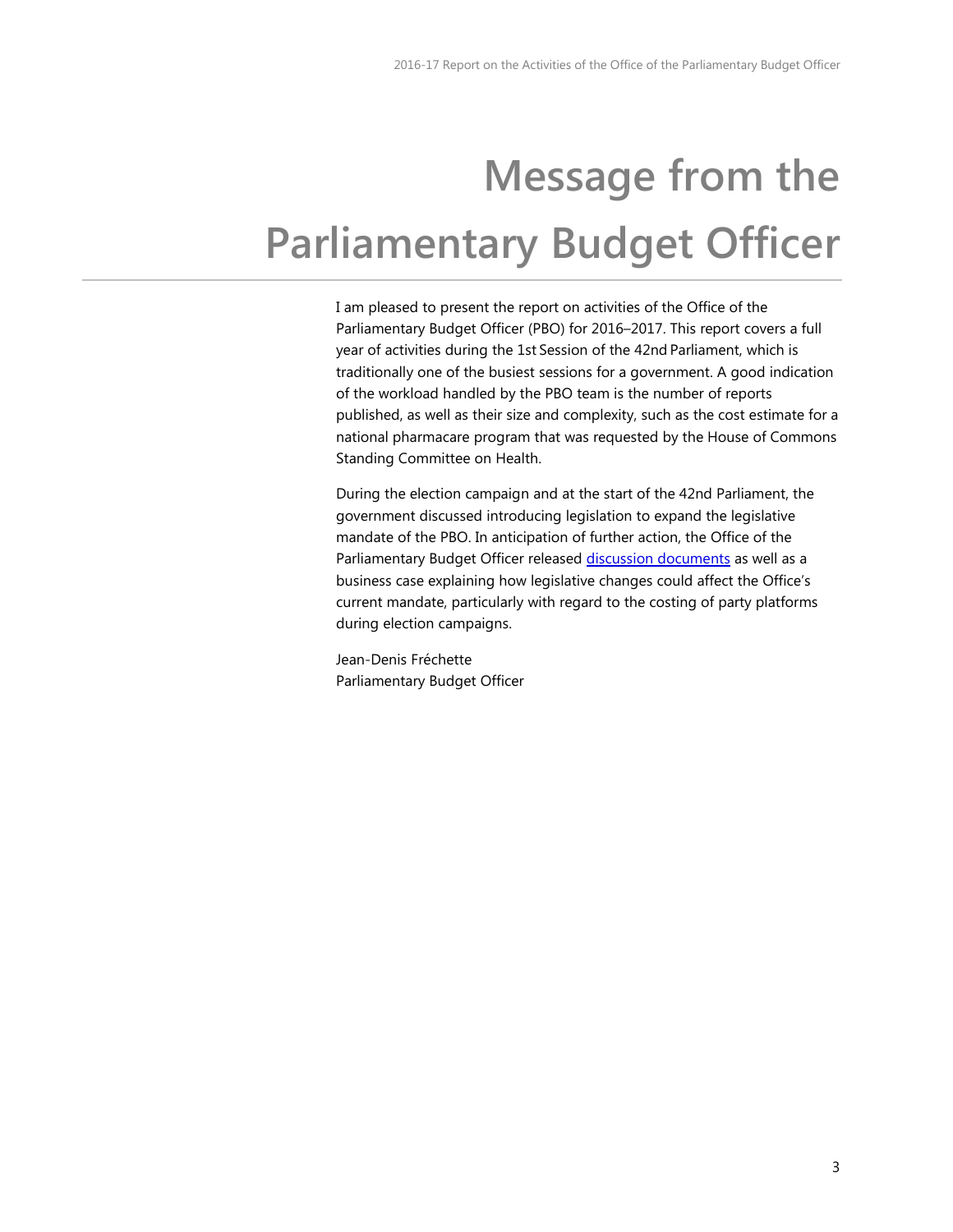# <span id="page-3-0"></span>**1. Independence, relevance and non-partisanship**

<span id="page-3-1"></span>To perform its role, the Office of the Parliamentary Budget Officer must be independent, relevant and non-partisan.

<span id="page-3-3"></span><span id="page-3-2"></span>The PBO is independent of government. The position was created to help the Senate and House of Commons hold the government to account and in so doing increase the credibility of the budget and estimates. The *Parliament of Canada Act* requires that the PBO provide the Senate and the House of Commons with "independent analysis".<sup>[1](#page-3-1)</sup>

The PBO's independence is reflected not only in the impartiality of its economic and financial analyses, but also in the PBO's ability to set the office's own work plan as well as the PBO's administrative independence in terms of managing the office and hiring staff with the requisite education and experience in economics and/or public finance.

To be sure, Senators, MPs and parliamentary committees can request research and estimates; as discussed in the next section of this report, such requests are an important source of the PBO's reports. But the PBO must also be able to bring significant economic and financial matters to the attention of Senators and MPs. The PBO does so where, in his professional judgment, they would help inform and support the Senate and the House of Commons' performance of their constitutional functions when it comes to public money.

The PBO's staff conduct their analysis in a manner intended to ensure that it has not been influenced by partisan points of view. Where possible, the PBO's report use established methodologies to reduce the number of subjective assumptions. The PBO seeks to provide as much detail as possible about the methodology used to arrive at the findings presented in his reports, especially where the PBO's staff have developed a new methodology. In 2016-17, for instance, the PBO published a detailed report explaining the PBO's new corporate income tax model, which is discussed in greater detail later in the report.

The analysis presented in the PBO's reports is subject to internal peer review, and review by the PBO's managers. As mentioned above, the PBO also seeks external peer review where appropriate. Both management and peer reviews provide several opportunities to challenge unconscious bias.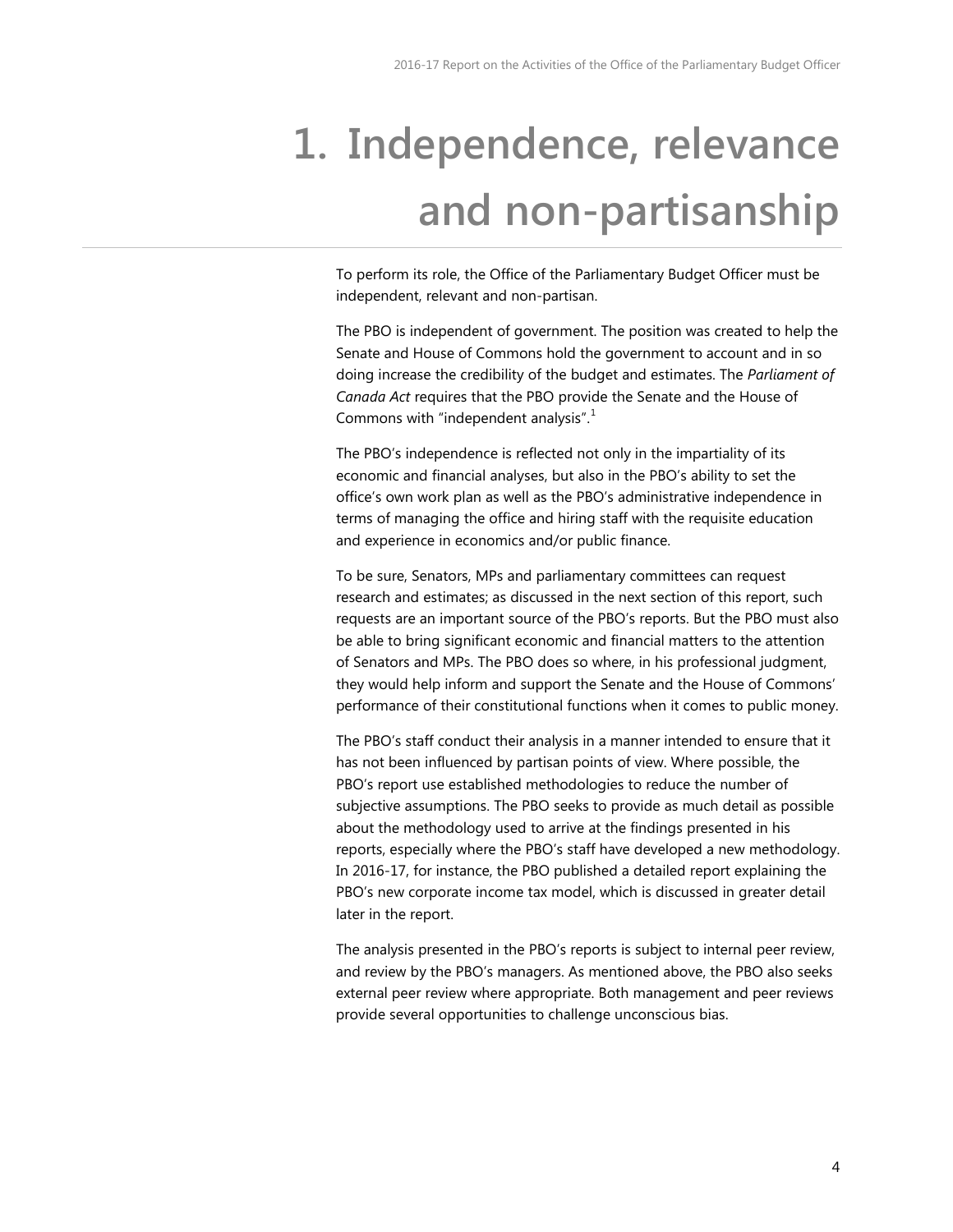### <span id="page-4-0"></span>**2. Mandate and activities**

The Parliamentary Budget Officer's role is to provide the Senate and the House of Commons with independent economic and fiscal analysis. By doing so, the PBO supports the members of both Houses in raising the quality of parliamentary debate and promoting greater budget transparency and accountability.

<span id="page-4-2"></span><span id="page-4-1"></span>The PBO performs his role by fulfilling his four-part mandate set out in section 79.2 of the *Parliament of Canada Act*:

- 1. providing independent analysis to the Senate and the House of Commons on the state of the nation's finances, the government's Estimates and trends in the national economy;
- 2. undertaking research into the nation's finances and economy at the request of the Standing Committee on National Finance of the Senate, and the Standing Committees on Finance and on Public Accounts of the House of Commons;
- <span id="page-4-3"></span>3. undertaking research into the Estimates at the request of a Senate, House of Commons or joint committee mandated to study them; and
- 4. estimating the financial cost of any proposal that relates to a matter over which Parliament has jurisdiction at the request of a Senator, MP, or a committee of the Senate, of the House of Commons or a joint committee.

<span id="page-4-5"></span><span id="page-4-4"></span>During the 2016-17 fiscal year, the PBO published 33 reports, just above the average of 32 reports per year. Of those reports, 13 were requested by a Senator, an MP or a committee. The remaining 20 were initiated by the PBO in accordance with his mandate to provide independent analysis to the Senate and the House of Commons.

Most of the PBO's self-initiated reports are produced on a regular schedule over the course of the year. The PBO also initiates reports relating to significant economic and financial matters that, according to his professional judgment, should be brought to the attention of Senators and MPs.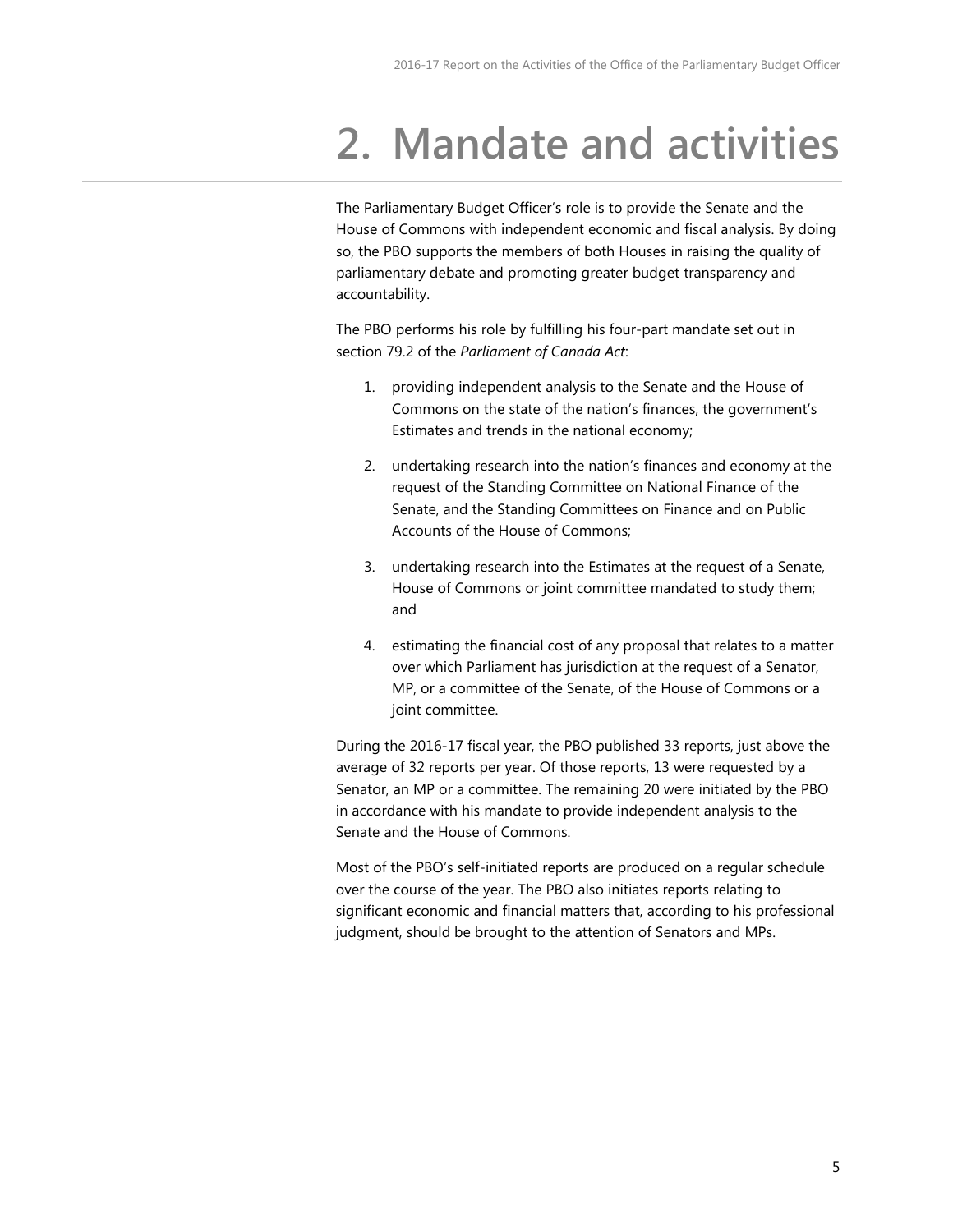### **2.1. Regular reports**

<span id="page-5-5"></span><span id="page-5-0"></span>The PBO produces several regular reports relating to the first three parts of the PBO's mandate, including:

- a semi-annual economic and fiscal outlook and occasional updates;
- an annual fiscal sustainability report;
- quarterly reviews of federal program spending;
- analyses of main and supplementary Estimates; and
- a labour market assessment.

The PBO produces the economic and fiscal outlook in response to an ongoing request made by the House of Commons Standing Committee on Finance.<sup>[2](#page-3-2)</sup> The other regular reports fulfil essential elements of the PBO's mandate. Many of the regular reports reflect requests and feedback the PBO received from Senators and MPs during the Office's first few years in operation.

These PBO's regular reports provide parliamentarians with broad insights into the economic and financial context and specific analysis of the government's main economic and financial documents, particularly the budget, economic update, Estimates and quarterly spending.

### **2.2. One-off reports**

<span id="page-5-1"></span>In 2016-17, the PBO also produced three one-off reports on topics relating to the first three parts of the PBO's mandate:

- the potential economic impact of Canada's commitment to reduce greenhouse gas emissions;
- the relationship between household formation and the housing stock in Canada; and
- federal spending on postsecondary education through tax credits, student loans and grants, research funding and transfers to provinces;

<span id="page-5-4"></span><span id="page-5-3"></span><span id="page-5-2"></span>The PBO also produced two reports relating to the financial costs of programs:

- fiscal considerations related to the legalization of cannabis; and
- the fiscal impact of implementing the new system of children's benefits, notably the Canada Child Benefit.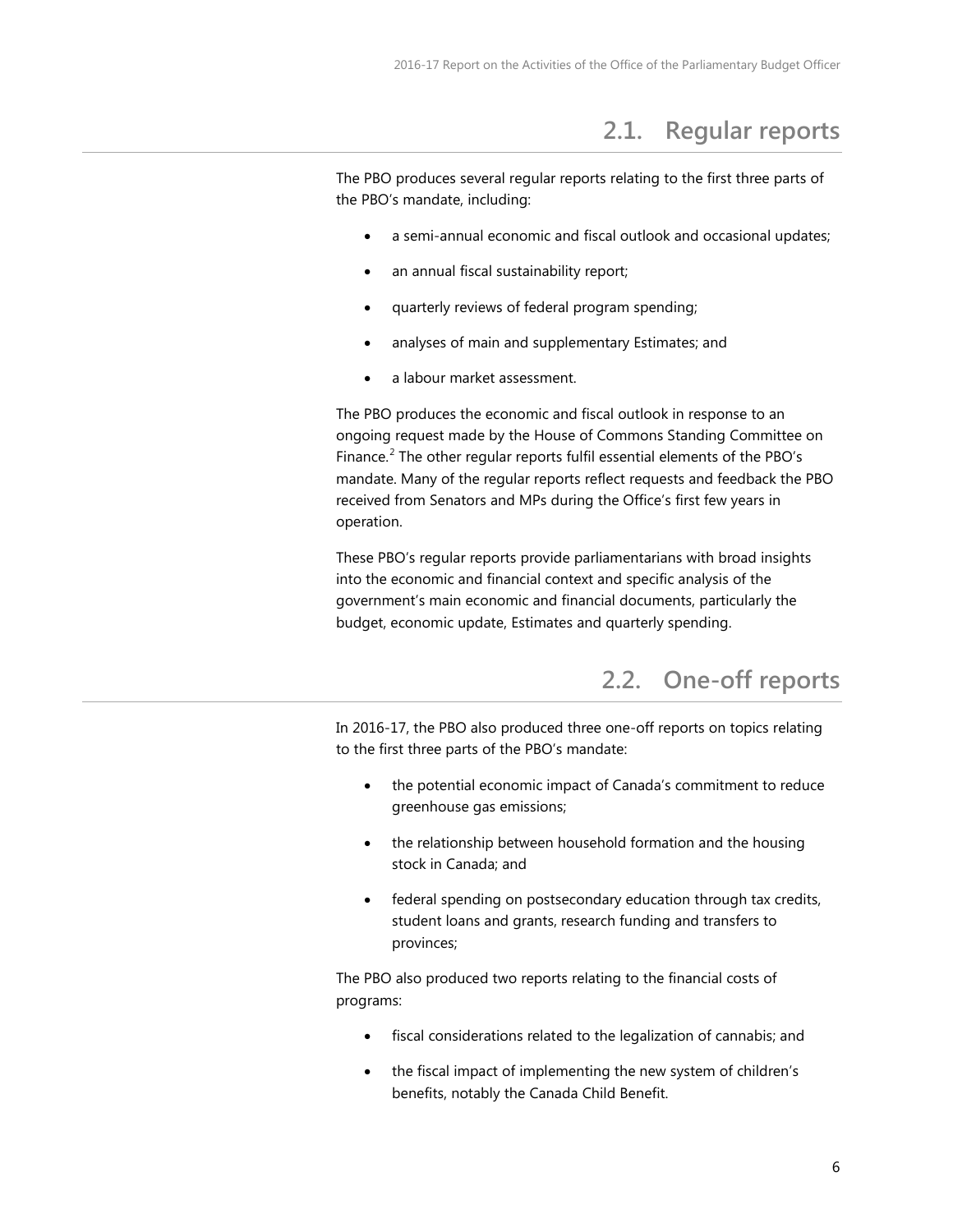The PBO's reports on the economic and financial impact of particular policies or policy fields help inform parliamentarians' debate on government bills, as well as their more general scrutiny of those policy fields, particularly through their work in parliamentary committees on which they serve.

<span id="page-6-2"></span><span id="page-6-1"></span>In addition to the PBO's one-off reports, the PBO published a report that describes the PBO's new microsimulation model of the federal corporate income tax system. The model allows the PBO to produce analysis and costings of corporate tax policy, including general and small business income tax rates and eligibility; tax incentives for capital investment, research and development activities and resource development; and the impact of federal corporate tax measures on particular industries. Model simulation results for major corporate tax changes, e.g. increasing the small business income limit or decreasing the small business rate, are available through the PBO's Ready Reckoner tax tool.

The PBO also published a report that describes the PBO's new web application. The application, which is available on the PBO's website, allows parliamentarians and others to examine the impact of the tax and transfer measures proposed in the 2016 budget.

#### <span id="page-6-6"></span><span id="page-6-5"></span><span id="page-6-4"></span><span id="page-6-3"></span><span id="page-6-0"></span>**2.3. Requests from Senators, MPs and committees**

Senators, MPs and committees can request that the PBO "estimate the financial cost of any proposal that relates to a matter over which Parliament has jurisdiction".<sup>[3](#page-3-3)</sup> In 2016-17, the PBO received 34 research requests from Senators, MPs and committees.

The PBO does not reveal the identity of the Senator, MP or standing committee who makes a request without their express permission.

Requests from members and committees of the Senate and the House of Commons allow the PBO to directly respond to parliamentarians' needs and interests. In some cases, the PBO is able to direct the member or the committee to an existing report or another service, such as the Library of Parliament's Parliamentary Information and Research Service, that may be better be able to assist them.

Otherwise, the PBO prepares and publishes reports produced in response to research requests. The reports are made available to both Houses of Parliament at the same time; the parliamentarian or committee who requested the estimate does not receive early access to the PBO's findings.

According to his professional judgment and after discussing it with the requester, PBO may also expand or narrow the scope of a question posed in a request to ensure that the issue is properly analysed and the resulting report can help Parliament better perform its constitutional functions.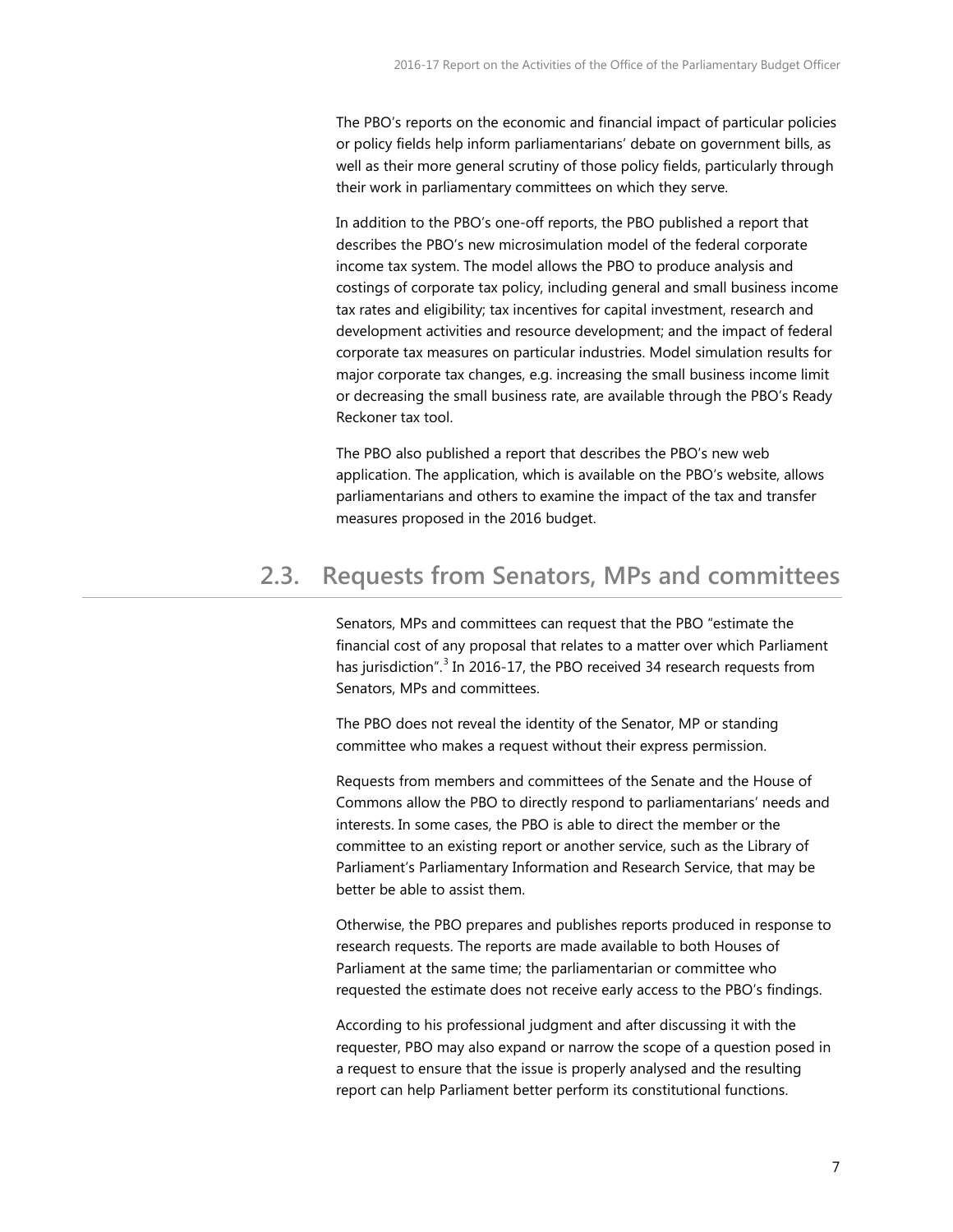The PBO welcomes requests from all Senators, MPs and committees. Since the office has limited resources, however, the PBO must prioritize requests, which he does according to two criteria: the financial materiality of the proposal, and the potential impact of the research findings.

The PBO considers a proposal to be financially material if it can reasonably be excepted to have a substantial impact on the nation's finances, the government's Estimates and/or the national economy. The PBO considers an estimate to have a sufficient impact if the estimate has the potential to either increase budget transparency or promote informed parliamentary and public discussion on budgetary policy and financial management.

#### **Reports resulting from requests in 2016-17**

In 2016-17, excluding the economic and fiscal outlook, which, as discussed earlier, is prepared at the request of the House of Commons Standing Committee on Finance, the PBO published 12 reports containing cost estimates of proposals and bills prepared the request of Senators, MPs and committees, including eight requested by individual Senators and MPs:

- creating a targeted tax credit for taxpayers in second bracket, requested by the Honourable Senator Larry Smith (Saurel);
- <span id="page-7-0"></span>• eliminating planned reduction in small business tax rate, requested by the Honourable Pierre Poilievre MP, PC (Carleton);
- federal spending on elementary and secondary education on First Nations reserves, requested Charlie Angus, MP (Timmins–James Bay);
- <span id="page-7-1"></span>indexing the Canada Child Benefit to inflation, requested by Gérard Deltell, MP (Louis-Saint-Laurent);
- Impact of measures announced on budget 2016 on eight types of families with children, requested by Karen Vecchio, MP (Elgin– Middlesex–London);
- Bill C-239, An Act to amend the Income Tax Act (Charitable Gifts), requested by Pierre-Luc Dusseault, MP (Sherbrooke);
- Bill S-209, An Act to amend the Official Languages Act (communications with and services to the public);
- tax credit for Confederation Bridge tolls; and
- Bill C-274, An act to amend the Income Tax Act (transfer of small business or family farm or fishing corporation).

In response to queries received from several parliamentarians, the PBO also prepared a report discussing the government's proposals to reform the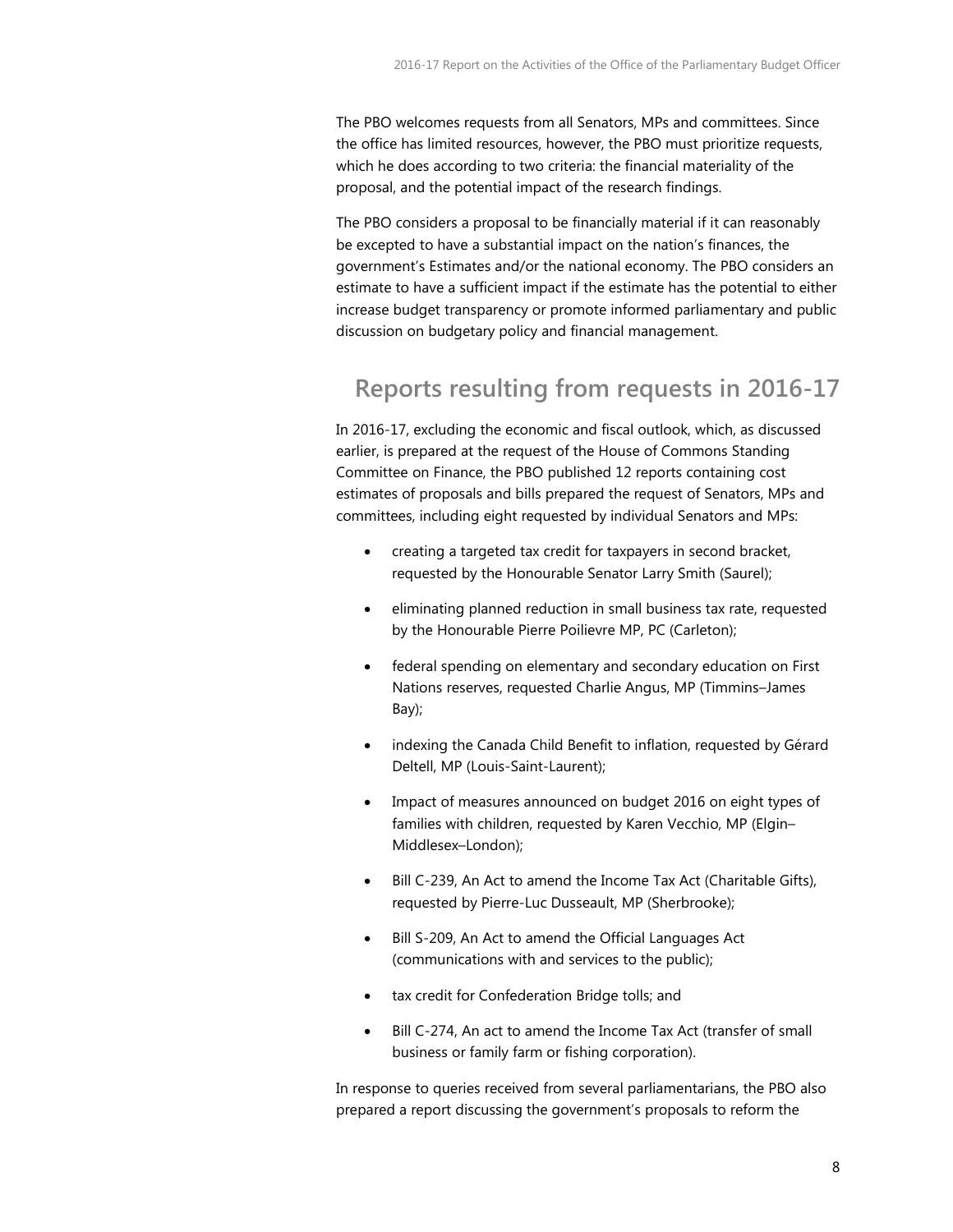business of supply. The report is an example of a situation in which the PBO is able to support parliamentarians' discussions on changes to the way in which they perform their constitutional functions and the consequences for holding the government to account.

The Senate Standing Committee on National Finance requested that the PBO provide analysis of the implementation of the government's \$186.7 billion infrastructure spending commitments. In February 2017, the PBO published the first such report.

The House of Commons Standing Committee on Finance has also directed the PBO to prepare cost estimates of private member's bills that have been placed on the order of precedence in the House of Commons.<sup>[4](#page-4-1)</sup> The PBO will prepare estimates for any bills that are likely to be financially material. In 2016-17, the PBO published two estimates of the cost of private members' bills:

- Bill C-261, *An Act to amend the Canadian Forces Superannuation Act and the Royal Canadian Mounted Police Superannuation Act (increase of allowance for survivors and children)*;
- <span id="page-8-5"></span><span id="page-8-4"></span><span id="page-8-3"></span><span id="page-8-2"></span><span id="page-8-1"></span><span id="page-8-0"></span>• Bill C-241, *An Act to amend the Excise Tax Act (School Authorities)*.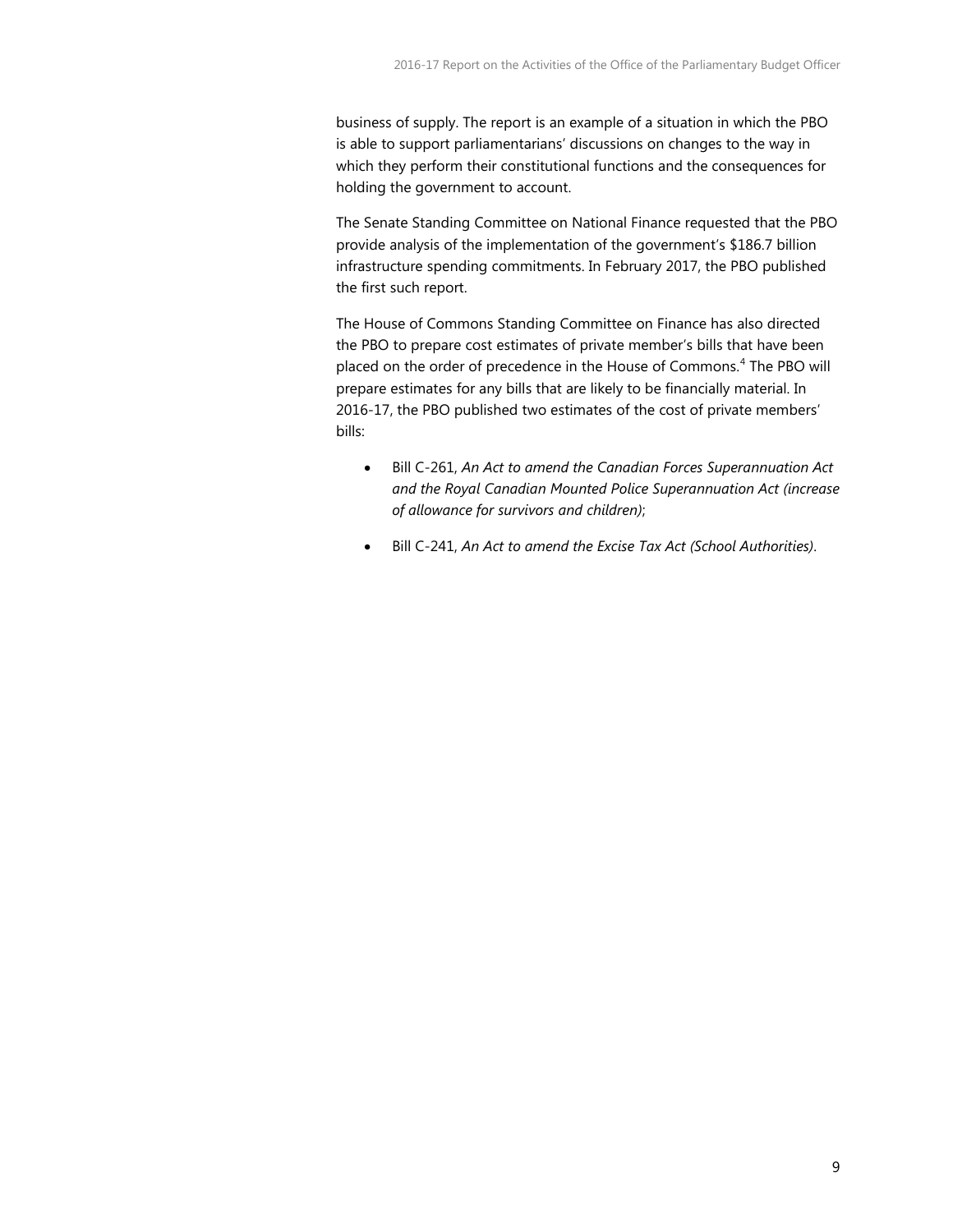### <span id="page-9-2"></span><span id="page-9-0"></span>**3. Information access and disclosure**

Although some of the information the PBO needs to prepare economic and financial analysis is publicly available, much of it is not.

If, for instance, a minister of the Crown introduces a bill and a parliamentarian asks the PBO to prepare a cost estimate of implementing the bill, at least some of the information that the PBO requires to prepare the estimate will not likely be publicly available.

Accordingly, Parliament provided in subsection 79.3(1) of the *Parliament of Canada Act* that the PBO "is entitled, by request made to the deputy head of a department…to free and timely access to any financial or economic data in the possession of the department that are required for the performance of his or her mandate".

The PBO's access to information is subject to three exceptions set out in subsection 79.3(2) of the *Parliament of Canada Act*: [5](#page-4-2)

- information that is contained in a confidence of the Queen's Privy Council (more commonly known as Cabinet confidences) for the purposes of subsection 69(1) of the *Access to Information Act* and that is not contained in another record;<sup>[6](#page-4-3)</sup>
- information whose disclosure is restricted under Schedule II to the *Access to Information Act*, including taxpayer information as defined by section 241 of the *Income Tax Act*; [7](#page-4-4) and
- personal information under section 19 of the *Access to Information Act*. [8](#page-4-5)

The more broadly these exceptions are construed and applied by departments, the more likely departments will fail to provide the PBO with the information required to prepare analysis and cost estimates. Without access to relevant information in the possession of government departments, the PBO's analysis may be less detailed and accurate than it otherwise would have been or the PBO may be unable to prepare an estimate altogether.

#### <span id="page-9-1"></span>**3.1. Remedy if denied access to information**

If a department fails to provide the PBO with free and timely access to information that is required for the performance of the PBO's mandate, the PBO may not be able to provide Senators and MPs with economic and financial analysis. As a result, the PBO may seek to enforce his entitlement to access information through a parliamentary recourse.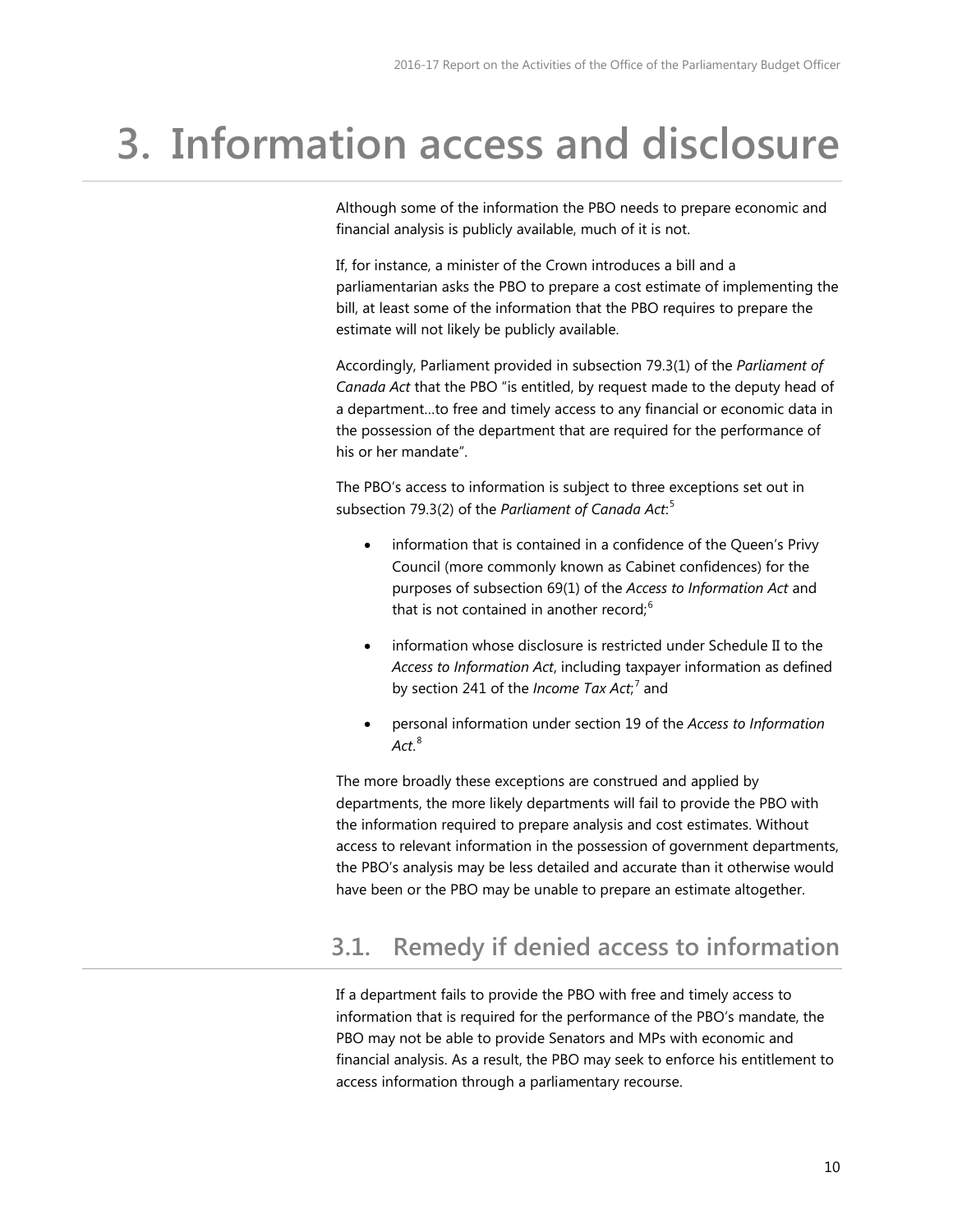In March 2015, the Joint Standing Committee on the Library of Parliament resolved that if a department refuses the PBO access to information, the PBO should refer the matter to the Standing Senate Committee on National Finance and the House of Commons Standing Committees on Finance and Public Accounts and ask the committees to exercise their considerable powers to order the production of papers and records to obtain the information on the PBO's behalf.<sup>[9](#page-5-2)</sup> Unlike the PBO's entitlement to economic and financial data, which is subject to the statutory exceptions described above, the powers of the Senate and the House of Commons to order the production of papers and records is "absolute".<sup>[10](#page-5-3)</sup>

#### **3.2. Information requests in 2016-17**

<span id="page-10-0"></span>During 2016-17, the PBO made 65 information requests of government departments.

In all but six cases, departments provided the information requested by the PBO. This represents a 90 percent compliance rate and is consistent with the increase observed in 2015-16. This increase is the result of several factors, but can partly be attributed to the parliamentary remedy implemented after March 2015 at the direction of the Joint Standing Committee on the Library of Parliament.

| <b>Fiscal year</b> | <b>Requests</b> | <b>Response rate</b> |
|--------------------|-----------------|----------------------|
| 2009-10            | 20              | 50%                  |
| 2010-11            | 27              | 78%                  |
| 2011-12            | 52              | 79%                  |
| 2012-13            | 116             | 36%                  |
| 2013-14            | 150             | 55%                  |
| 2014-15            | 55              | 51%                  |
| 2015-16            | 14              | 86%                  |
| 2016-17            | 65              | 90%                  |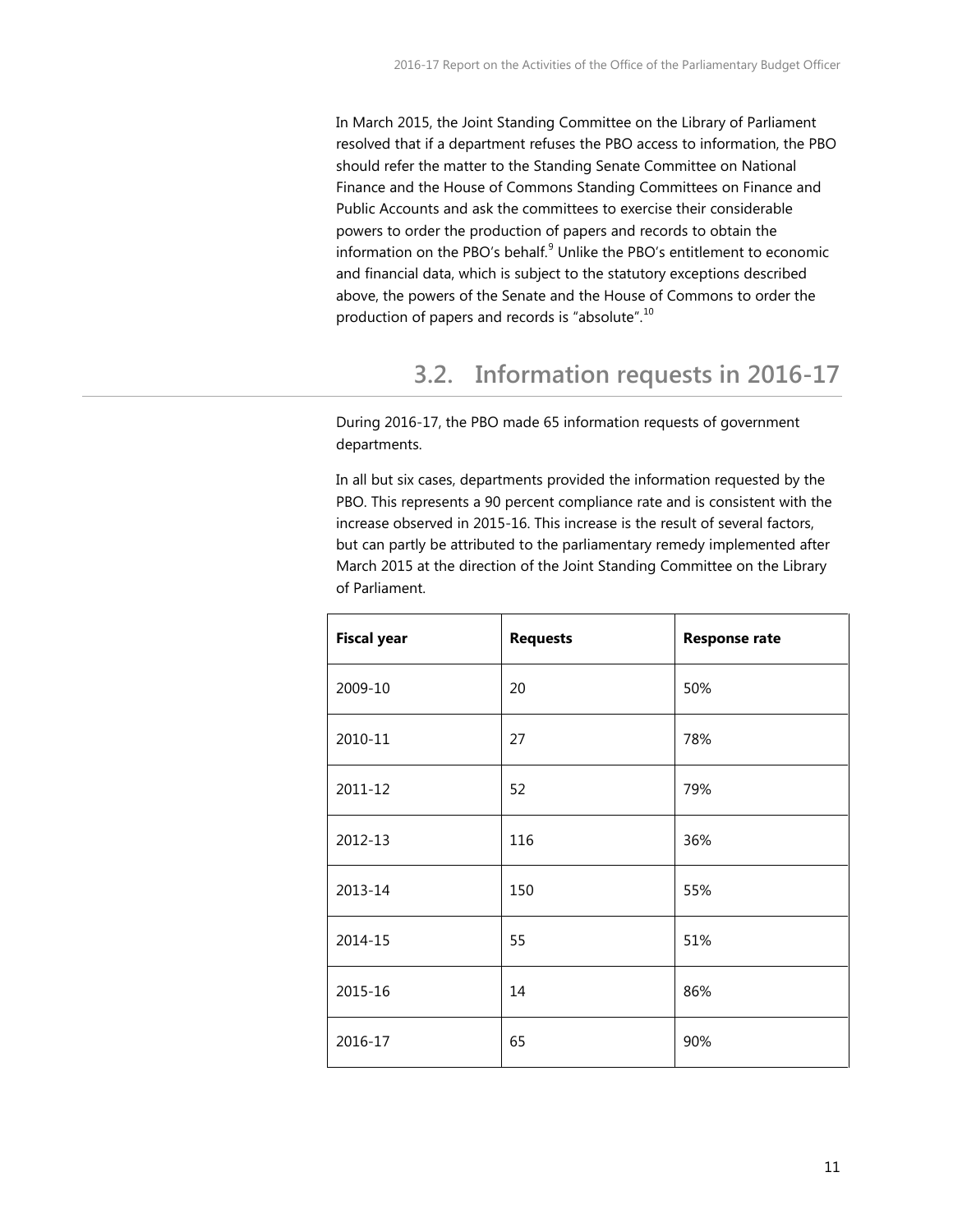#### **Failures to provide requested information**

In four cases, departments refused to provide the PBO with all requested information. The PBO requested that the Departments of Finance and National Defence provide information concerning the Canadian Surface Combatant procurement program. The Canadian Surface Combatant is to replace both the Iroquois- and Halifax-class ships currently in service with the Royal Canadian Navy.

The Department of National Defence refused to provide the PBO with the technical evaluation criteria that will be used to evaluate proposals for the ship design of the Canadian Surface Combatant, as well as the detailed functions and performance requirements for the ships.

The Department of National Defence argued that both the technical evaluation criteria and systems requirements were in draft form, classified and commercially sensitive.<sup>[11](#page-5-4)</sup> The department's arguments are not grounded in the *Parliament of Canada Act*. There is nothing in that Act that indicates that Parliament did not intend for the PBO to have access to draft, classified or commercially sensitive information required for the performance of the PBO's mandate.

The Department of Finance refused to provide the PBO with information about the amount allocated in the government's fiscal framework for the acquisition of Canadian Surface Combatant ships. The Department claimed that the figures are Cabinet Confidences and therefore fall outside the scope of the PBO's access to information.<sup>[12](#page-5-5)</sup>

The PBO also requested that the Department of National Defence provide its investment plan or a list of the Department's top 30 equipment acquisitions by priority or size of budget, as well as cost estimates and project progress for each acquisition. The Department of National Defence refused to provide the PBO with its investment plan on the grounds that it is a Cabinet Confidence and therefore outside the scope of the PBO's access to information. The Department also did not provide a list of top equipment acquisitions because it was not available in the form requested. Instead, the Department of National Defence provided a link to a webpage, which contains part of the requested information.

#### **Discontinued requests**

In the final two cases, the PBO abandoned requests made to the Canada Revenue Agency and the Department of National Defence. The PBO requested access more detailed corporate tax information, but discontinued the request after meeting with Canada Revenue Agency officials because the information would not likely have helped the PBO improve its new corporate income tax model. Likewise, PBO requested information about defence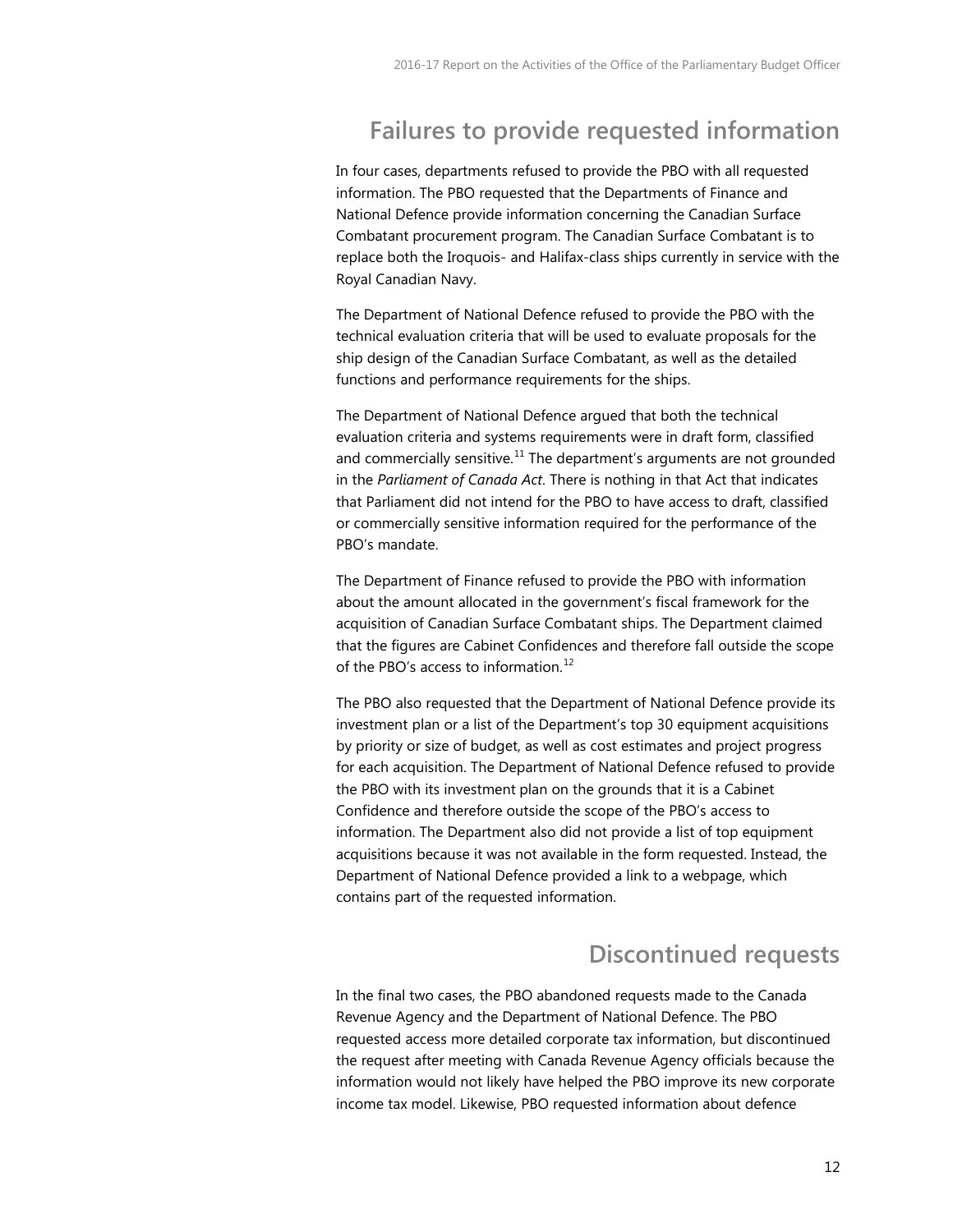spending starting in the 2015-16 fiscal year, but discontinued the request after meeting with Department of National Defence officials because the information would likely have been made obsolete by changes in the structure of the defence budget.

#### <span id="page-12-0"></span>**3.3. Strengthening access to information**

The PBO remains concerned that departments continue to refuse access to information for reasons not grounded in the *Parliament of Canada Act* or because of overly broad interpretations of the statutory exceptions to the PBO's access to information. In doing so, departments undermine the PBO's ability to provide the kind of detailed and comprehensive analysis that the Senate and the House of Commons need to perform their constitutional functions.

This is particularly concerning when it comes to information concerning defence spending, as it is one of the largest areas of federal program expenditure, $13$  and because national security is the first responsibility of government $14$  and therefore among the areas on which the government must most vociferously be held to account by Parliament.

Other officers of Parliament have encountered similar challenges concerning access to Cabinet Confidences. The Auditor General recently reported to the House of Commons that "in carrying on the work of his office, he [had not] receive[d] all the information and explanations required" for audits related to the Department of Finance.<sup>[15](#page-6-3)</sup> The Department refused to provide certain information on the grounds that it was a Cabinet Confidence, even though the Auditor General is not subject to a specific exception the way that the PBO is. The Governor in Council made an order expanding the Auditor General's access to Cabinet confidences, building on two previous orders-incouncil. The Auditor General will now be able to access "explanations, analyses of problems or policy options…on budgetary matters" used to brief a Cabinet minister who has served in Prime Minister Justin Trudeau's government and subsequent governments.<sup>[16](#page-6-4)</sup> The orders-in-council are supplemented by a protocol agreement between the Auditor General, the Privy Council Office and the Treasury Board Secretariat.<sup>[17](#page-6-5)</sup>

Ontario's Financial Accountability Officer (FAO), who plays a role equivalent to the PBO in that province, also faced challenges in accessing Cabinet Confidences as his access to information is subject to a specific exception similar to that in subsection 79.3(2) of the *Parliament of Canada Act*. [18](#page-6-6) However, in October 2016, the Lieutenant Governor in Council has made an order that instructs Ontario ministries and public entities to give the FAO access to economic and financial information mandate contained in certain Cabinet Confidences, once the decision to which the information relates has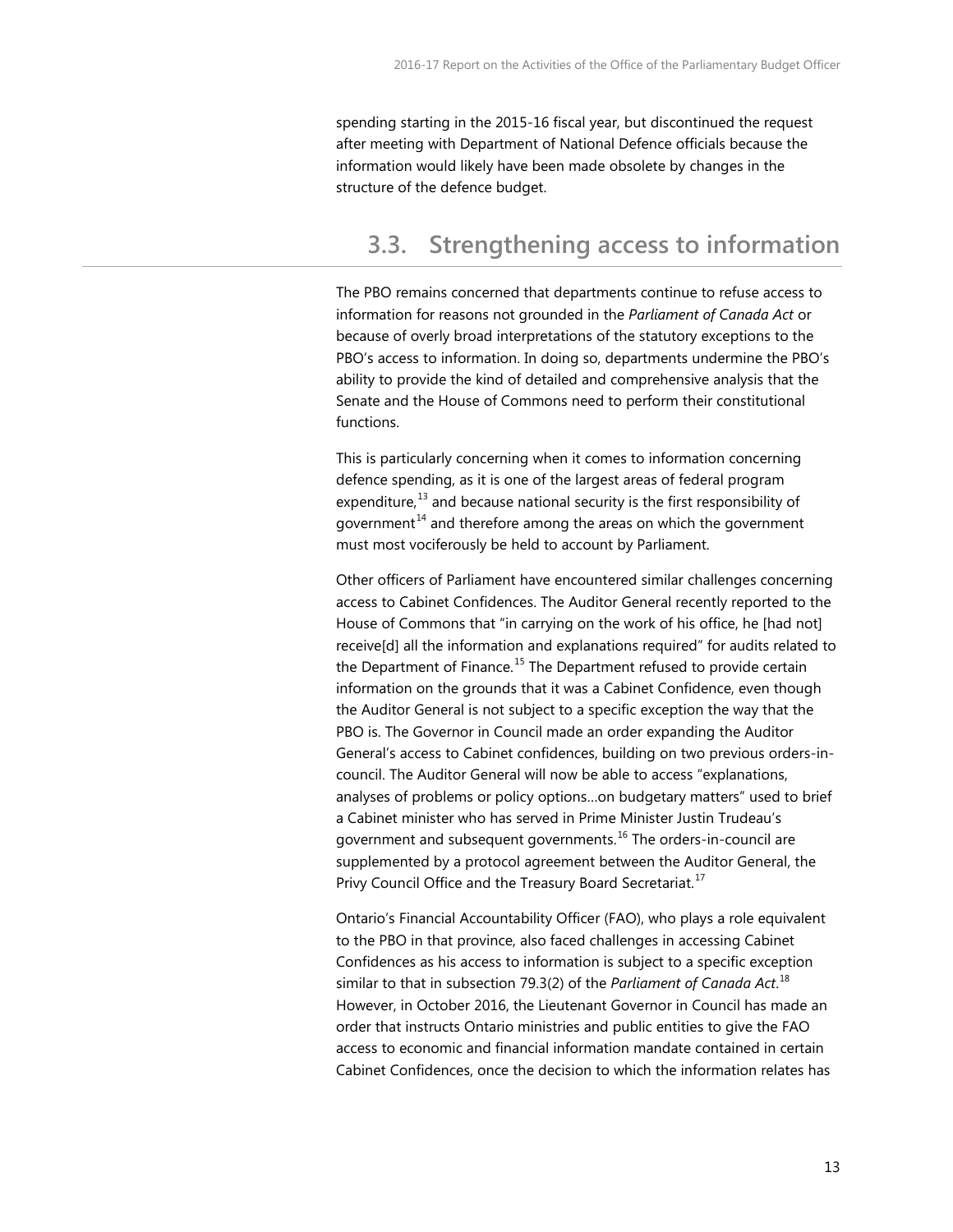been publicly announced.<sup>[19](#page-7-0)</sup> As a result, the FAO has access to a wide range of Cabinet Confidences.

Among the PBO's strategic priorities for 2013-2018 is to defend and clarify the PBO's legislative right to obtain the relevant information required to carry out the PBO's mandate. In 2017-18 and beyond, the PBO plans to continue to work with the Speakers of the Senate and of the House of Commons; the Privy Council Office, the Department of Finance and the Treasury Board Secretariat; and departments to secure free and timely access to that all information required for the performance of the PBO's mandate and to ensure exceptions to the PBO's access to information are not being applied in a manner that interferes with the performance of that mandate. This may take the form of one or more agreements with departments concerning access to information and an order-in-council allowing the PBO to access certain Cabinet Confidences that are required for the performance of his mandate.

#### **3.4. Disclosure of information**

<span id="page-13-0"></span>Under section 79.4 of the *Parliament of Canada Act*, the PBO can disclose information he receives from departments only if "the disclosure is essential for the performance of his or her mandate" and the information "to which the disclosure relates are not information" that fall under certain sensitive categories defined by reference to the *Access to Information Act*. [20](#page-7-1)

Since the PBO publishes analysis based on information provided by departments, rather than the information itself, the restrictions on the disclosure of information do not significantly constrain the PBO's ability to provide economic and financial analysis in support the Senate and the House of Commons.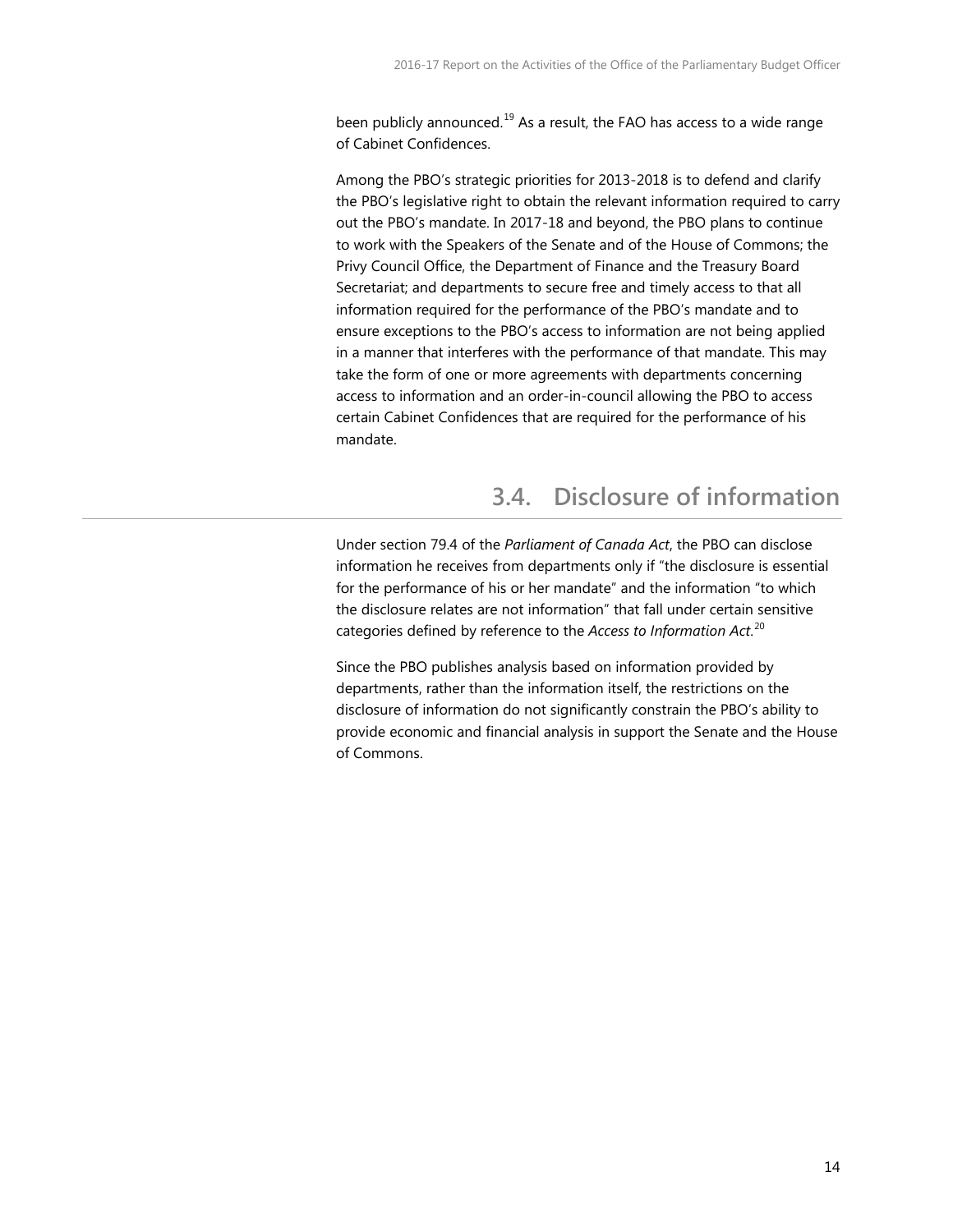### <span id="page-14-0"></span>**4. Resources and administration**

The PBO's operating budget for the 2016-17 fiscal year was \$2.8 million.

Because the PBO is an officer of the Library of Parliament, the Parliamentary Librarian approves the PBO's budget, which is part of the Library's budget. $^{21}$  $^{21}$  $^{21}$ The Parliamentary Librarian sets administrative procedures and regulations for the Office in relation to human resources, contracting, information technology management and other corporate services. The PBO proactively discloses all contracts worth more than \$10,000 and all travel and hospitality expenses.<sup>[22](#page-8-1)</sup>

Excluding the PBO himself, who is a Governor in Council appointee,  $^{23}$  $^{23}$  $^{23}$  the Office is composed of 17 full-time equivalent staff, who are employees of the Library of Parliament.<sup>[24](#page-8-3)</sup> The Library also provides the PBO with its offices and significant internal services, particularly concerning human resources, information technology, contracting and procurement.

#### **4.1. Budget and staffing fall short**

<span id="page-14-1"></span>In nominal terms, the PBO's budget has not increased since the office's first year in operation in 2008-09. In real terms, the PBO's budget has decreased by 13 percent over the past nine years. Moreover, in those nine years, the number of MPs has increased by 30 to 338 and federal expenditures have increased by 23 percent in real terms.

The PBO's staffing, and consequently its budget, falls short of international standards for independent fiscal institutions. These standards suggest a minimum of 20 staff for economic and financial analysis and 20 for costing legislation and other policies.<sup>[25](#page-8-4)</sup> Not counting support staff, the PBO's staff would need to more than double in size to meet international standards.

The PBO's budget also falls short when compared to the only directly equivalent institution in Canada. Ontario's Financial Accountability Officer had an operating budget of \$3.22 million in 2016-17, over \$400,000 more than PBO $^{26}$  $^{26}$  $^{26}$ 

The difference between the FAO and PBO budgets is remarkable since the FAO is only in its second full year of operation, while the PBO is in its ninth; the FAO helps scrutinize Ontario's budget, which is less than half of the size of the federal government's; and the FAO supports Ontario's Legislative Assembly, which is made up of 107 members, compared to the 105 Senators and 338 MPs (for a total of 443 parliamentarians) that make up the two Houses of Parliament for whom the PBO supports.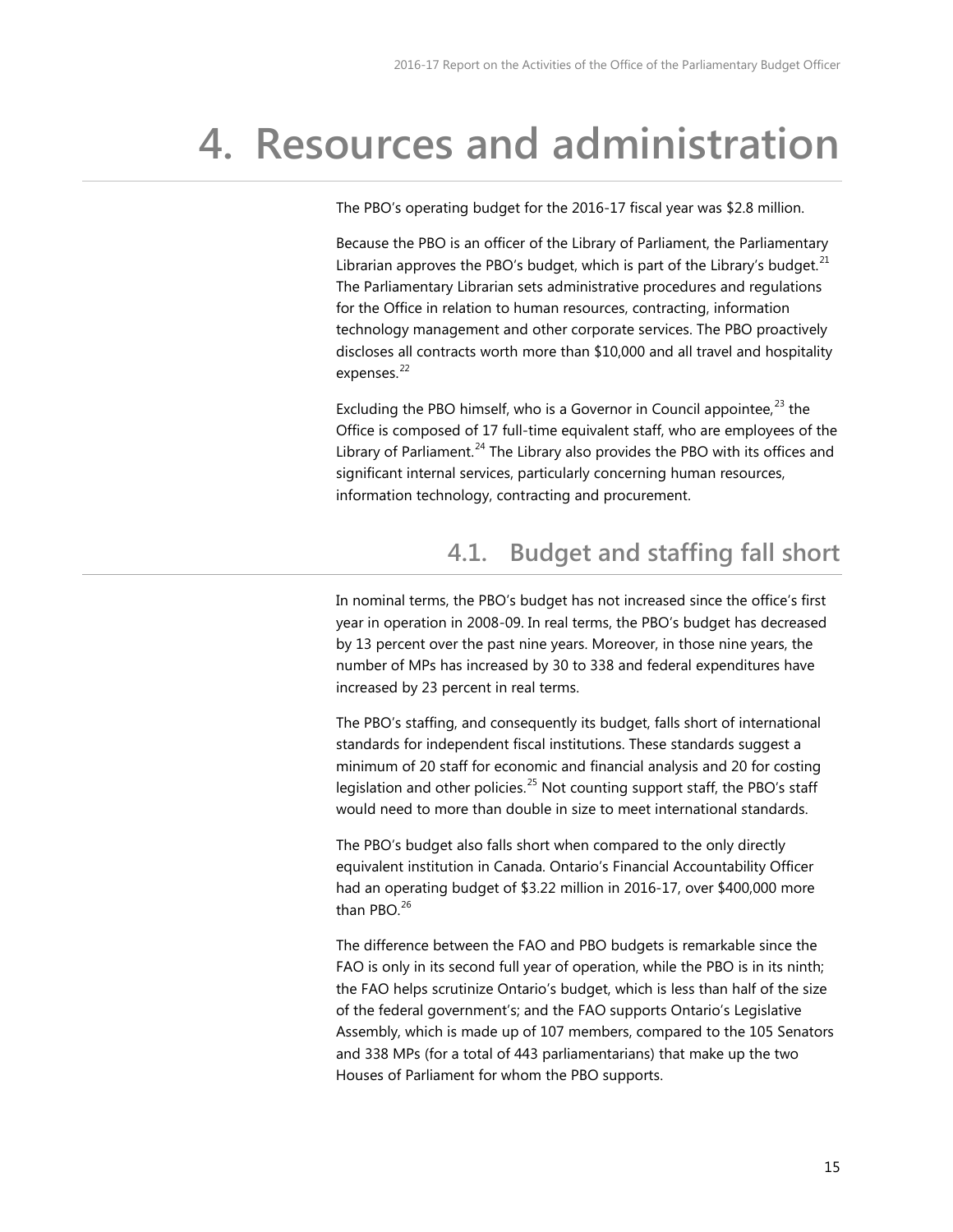<span id="page-15-0"></span>Assuming the FAO's budget is sufficient to scrutinize Ontario's economy and finances in support of that province's Legislative Assembly, one would expect that scrutinizing the national economy and finances in support of the Senate and the House of Commons would require a larger budget.

### **5. Performance**

#### <span id="page-15-1"></span>**5.1. Debates and committee meetings**

In 2016-17, the PBO and the work produced by his office were mentioned 288 times in Senate and House of Commons debates and 645 times in committee meetings (including appearances by the PBO).

In fall 2016, the PBO commissioned Nanos Research to conduct focus groups of public servants and political staff, and interviews of Senators, MPs, officers of Parliament and senior government officials. The full results of the consultations, which were partly focused on the government's thenproposed reforms to the PBO, are available on the PBO's website.

Participants in the consultations agreed that the PBO's analysis is valuable or somewhat valuable. Senators and MPs reported that they and/or their staff make particular use of the PBO's semi-annual economic and fiscal outlook, quarterly expenditure monitor, annual fiscal sustainability report and cost estimates of particular proposals.

Parliamentarians also noted that the PBO's analysis serves as a counterweight to the Department of Finance's analyses. A recent International Monetary Fund on Canada echoed this point, concluding that "the Office of the Parliamentary Budget Officer…serves as an effective counterpoint in evaluating the consistency of overall fiscal policies and the government's medium-term fiscal forecasts".[27](#page-9-2)

The use of the PBO's work to inform parliamentarians' contributions to debate and committee proceedings is one of the more visible forms of support to parliamentarians.

#### **5.2. PBO committee appearances**

<span id="page-15-2"></span>In 2016-17, the PBO and his staff appeared before parliamentary committees on 11 occasions. The PBO appeared before Senate committees on six occasions and before House of Commons committees on five.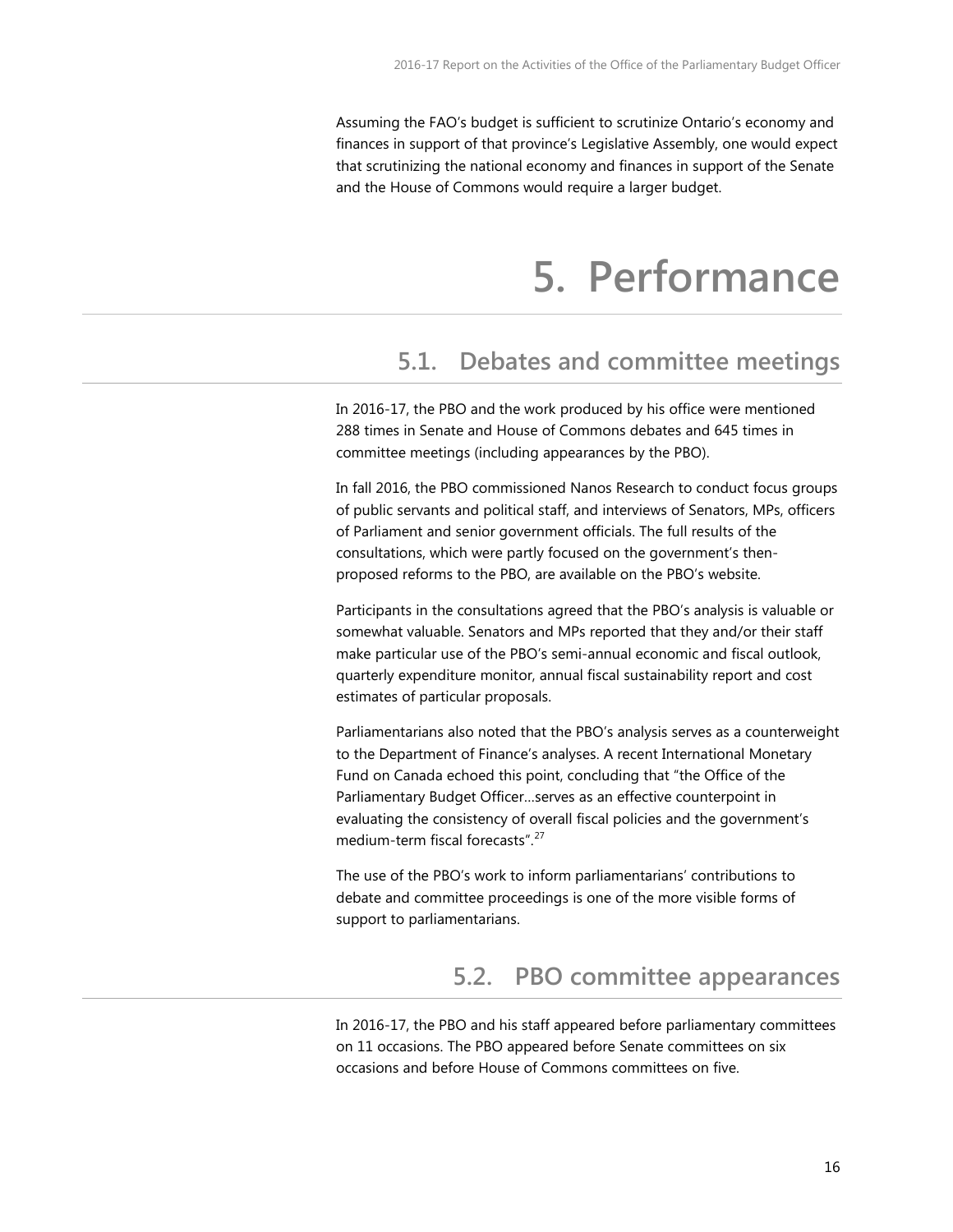At the request of the House of Commons Standing Committee on Health, the PBO is preparing a cost estimate of a national pharmaceutical insurance (pharmacare) program. The PBO twice appeared before the Standing Committee on Health to discuss the estimate, which will be published in 2017-18. These meetings allowed MPs to ask the PBO and his staff questions about the estimate and to suggest aspects on which the PBO might be able to focus.

At the request of the Senate Standing Committee on National Finance, as mentioned earlier, the PBO is regularly reporting on the implementation of the government's infrastructure spending plans. The PBO plans to publish the next report in 2017-18. The PBO twice appeared before the Standing Committee on National Finance to discuss infrastructure spending.

These ongoing efforts to assist parliamentary committees provide a further example of the way in which the PBO is able to support Parliament. The PBO welcomes the opportunity to provide analytical support to parliamentary committees in their work studying legislation and scrutinizing government.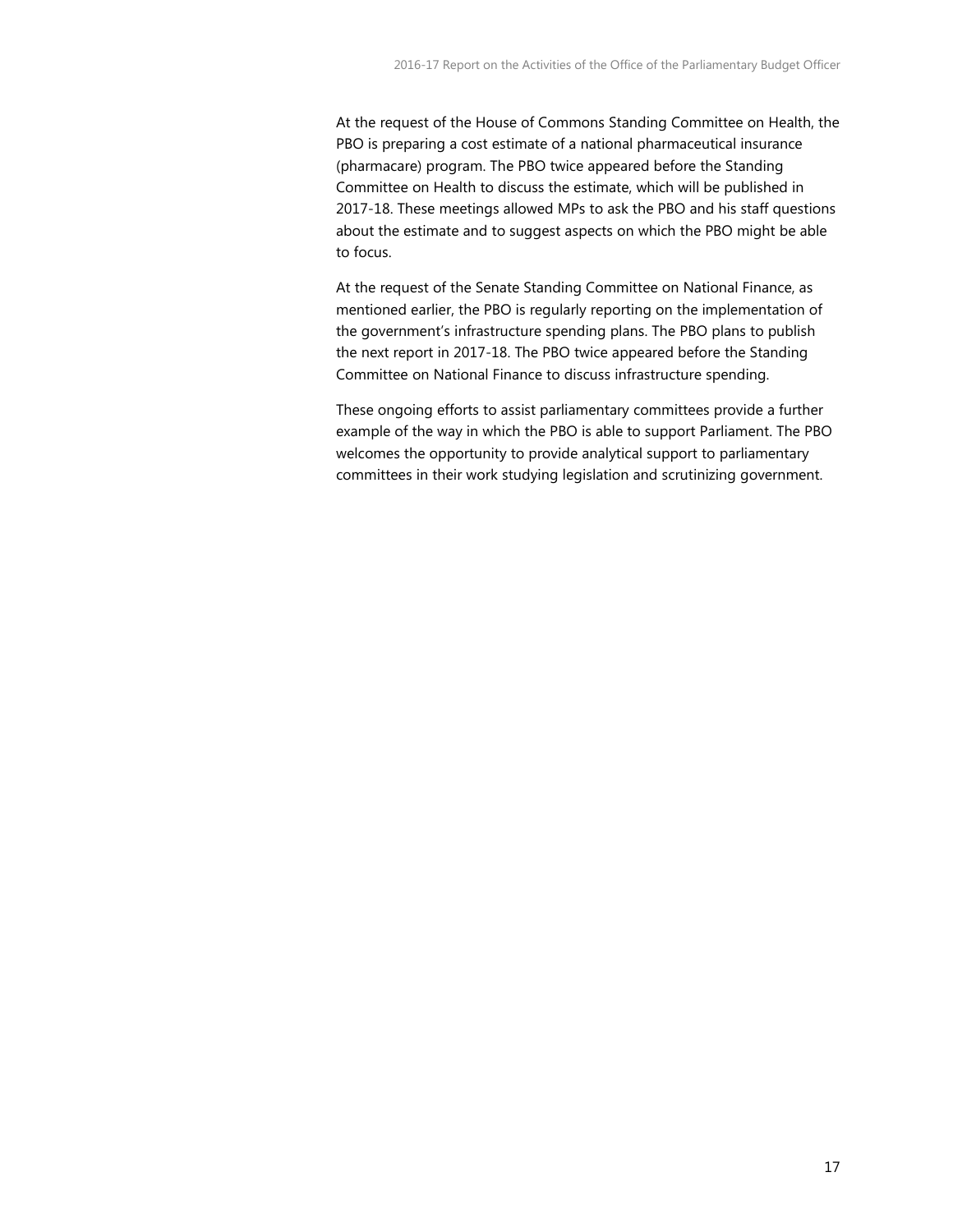### **Notes**

- <sup>1</sup> *Parliament of Canada Act*, RSC 1985, c P-1, s 79.2(a).
- <sup>2</sup> House of Commons, Standing Committee on Finance, *Evidence*, No 1, February 4, 2016 at 3.
- <sup>3</sup> *Parliament of Canada Act*, s 79.2(d).
- <sup>4</sup> House of Commons, Standing Committee on Finance, *Evidence*, No 1, February 4, 2016 at 3.

 $5$  The PBO's access to information can also be limited by a provision in another federal statute that expressly refers to subsection 79.3(1) of the *Parliament of Canada Act*. There is currently only one such restriction: *Royal Canadian Mounted Police Act*, RSC 1985, c R-10, s 45.47(5).

- <sup>6</sup> Subsection 69(1) of the *Access to Information Act* provides that "confidences of the Queen's Privy Council for Canada, includ[e]" several types of records, but it is limited by subsection 69(3), which allows the disclosure of "confidences…that have been in existence for more than twenty years" and "discussion papers the purpose of which is to present background explanations, analyses of problems or policy options to Council for consideration in making decisions" if "the decisions to which the discussion papers relate have been made public, or…four years have passed since the decisions were made".
- <sup>7</sup> Schedule II to the *Access to Information Act* refers to numerous provisions in other federal statutes that prevent the disclosure of information.
- <sup>8</sup> Subsection 19(1) of the *Access to Information Act*, RSC 1985, c A-1, refers to section 3 of the *Privacy Act*, which generally defines personal information as "information about an identifiable individual". That definition is subject to several inclusions and exclusions. Subsection 19(2) of the *Access to Information Act*, as incorporated into the *Parliament of Canada Act*, allows a department to provide the PBO with information if "the individual to whom it relates consents to the disclosure", "the information is publicly available" or a justification for disclosure exists under section 8 of the *Privacy Act*.
- <sup>9</sup> *Rules of the Senate*, 12-9(2) (which applies to both Senate and joint committees); *Standing Orders of the House of Commons*, 108(1)(a).
- <sup>10</sup> Senate of Canada, *Senate Procedure in Practice* (Ottawa: Senate of Canada, 2015) at 227; Audrey O'Brien & Marc Bosc, eds, *House of Commons Procedure and Practice* (Ottawa: House of Commons of Canada, 2009) at 136–138, 979. See also JP Joseph Maingot, *Parliamentary Immunity in Canada* (Toronto: LexisNexis, 2016) at 174–177.
- $11$  IR0257; IR0258 (correspondence available on the PBO's website).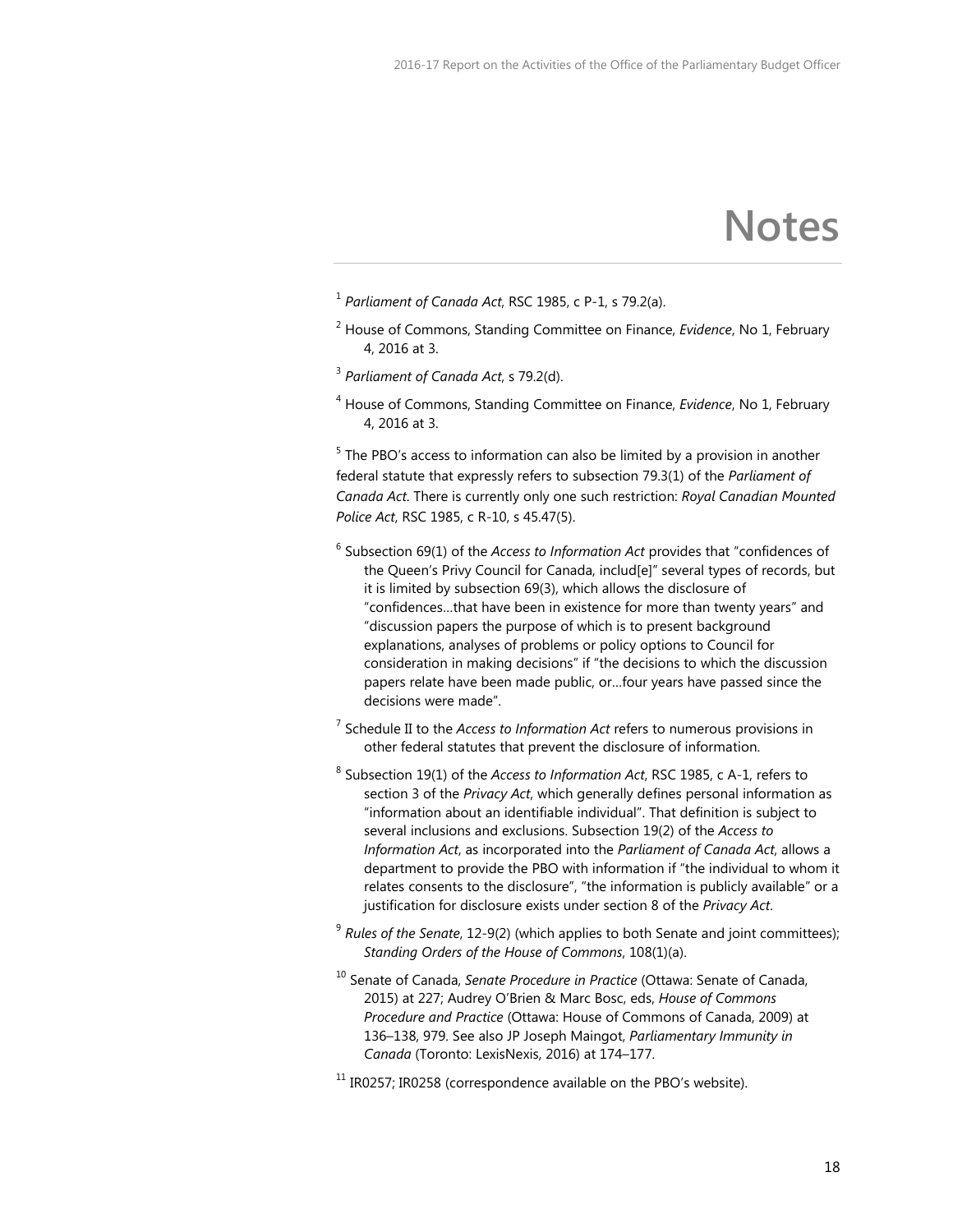- <sup>12</sup> IR0260 (correspondence available on the PBO's website); *Parliament of Canada Act*, s 79.3(2)(b), citing *Access to Information Act*, s 69(1).
- <sup>13</sup> Department of Finance, *Fiscal Reference Tables* (Ottawa: Department of Finance, 2016) at 20: [https://www.fin.gc.ca/frt-trf/2016/frt-trf-16-eng.pdf.](https://www.fin.gc.ca/frt-trf/2016/frt-trf-16-eng.pdf)
- <sup>14</sup> Department of Public Safety and Emergency Preparedness, *Our Security, Our Rights: National Security Green Paper* (Ottawa: Department of Public Safety and Emergency Preparedness, 2016) at 3: [https://www.publicsafety.gc.ca/cnt/rsrcs/pblctns/ntnl-scrt-grn-ppr-](https://www.publicsafety.gc.ca/cnt/rsrcs/pblctns/ntnl-scrt-grn-ppr-2016/ntnl-scrt-grn-ppr-2016-en.pdf)[2016/ntnl-scrt-grn-ppr-2016-en.pdf.](https://www.publicsafety.gc.ca/cnt/rsrcs/pblctns/ntnl-scrt-grn-ppr-2016/ntnl-scrt-grn-ppr-2016-en.pdf)
- <sup>15</sup> *Auditor General Act*, RSC 1985, c A-7, s 7(1)(a); Auditor General of Canada, *2017 Spring Reports of the Auditor General of Canada* (Ottawa: Office of the Auditor General of Canada, 2017)[: http://www.oag](http://www.oag-bvg.gc.ca/internet/English/parl_oag_201705_00_e_42222.html)[bvg.gc.ca/internet/English/parl\\_oag\\_201705\\_00\\_e\\_42222.html.](http://www.oag-bvg.gc.ca/internet/English/parl_oag_201705_00_e_42222.html)
- $16$  PC 2017-517. See also PC 1985-3783; PC 2006-1289, which are reproduced on the Auditor General's website: [http://www.oag](http://www.oag-bvg.gc.ca/internet/methodology/performance-audit/manual/images/Protocol__Agreement_Access_OAG_e.pdf)[bvg.gc.ca/internet/methodology/performance](http://www.oag-bvg.gc.ca/internet/methodology/performance-audit/manual/images/Protocol__Agreement_Access_OAG_e.pdf)audit/manual/images/Protocol Agreement Access OAG e.pdf .
- $17$  The protocol agreement and the implementation guidance to deputy heads are available on the Auditor General's website: [http://www.oag](http://www.oag-bvg.gc.ca/internet/methodology/performance-audit/manual/images/Protocol__Agreement_Access_OAG_e.pdf)[bvg.gc.ca/internet/methodology/performance](http://www.oag-bvg.gc.ca/internet/methodology/performance-audit/manual/images/Protocol__Agreement_Access_OAG_e.pdf)audit/manual/images/Protocol Agreement Access OAG e.pdf.
- <sup>18</sup> *Financial Accountability Officer Act, 2013*, SO 2013, c 4, s 12(2).
- $19$  OC 1412/2016. In May 2017, the Lieutenant Governor in Council made a similar order granting Ontario's Environmental Commissioner (whose role is akin to that of the Commission of the Environment and Sustainable Development at the federal level, who is part of the Auditor General's office) access to certain Cabinet confidential information: OC 924/2017.
- <sup>20</sup> Section 79.4 of the *Parliament of Canada Act* prevents the disclosure of information obtained in confidence from an international organization or other government (*Access to Information Act*, s 13(1)); information whose disclosure could be injurious to the conduct of federal-provincial-territorial affairs (s 14); information whose disclosure would undermine the economic interests of the government of Canada and certain Crown corporations (ss 18–18.1); and various forms of third party information (ss 20(1)(b), (c), (d), 20.1).
- <sup>21</sup> *Parliament of Canada Act*, s 77.
- <sup>22</sup> [http://www.pbo-dpb.gc.ca/en/proactive\\_disclosure.](http://www.pbo-dpb.gc.ca/en/proactive_disclosure)
- <sup>23</sup> *Parliament of Canada Act*, s 79.1(2). See also PC 2008-589; 2013-903.
- <sup>24</sup> *Parliament of Canada Act*, ss 75(4), 76(1), 79.1(1).
- <sup>25</sup> International Monetary Fund, *The Functions and Impact of Fiscal Councils* (Washington, DC: International Monetary Fund, 2013) at 35–36: [https://www.imf.org/external/np/pp/eng/2013/071613.pdf.](https://www.imf.org/external/np/pp/eng/2013/071613.pdf)
- <sup>26</sup> Office of the Financial Accountability Officer, *Financial Accountability Officer Annual Report, 2016-17* (Toronto: Queen's Printer for Ontario 2017) at 29: [http://fao-on.org/en/Blog/Publications/2017\\_AR.](http://fao-on.org/en/Blog/Publications/2017_AR)